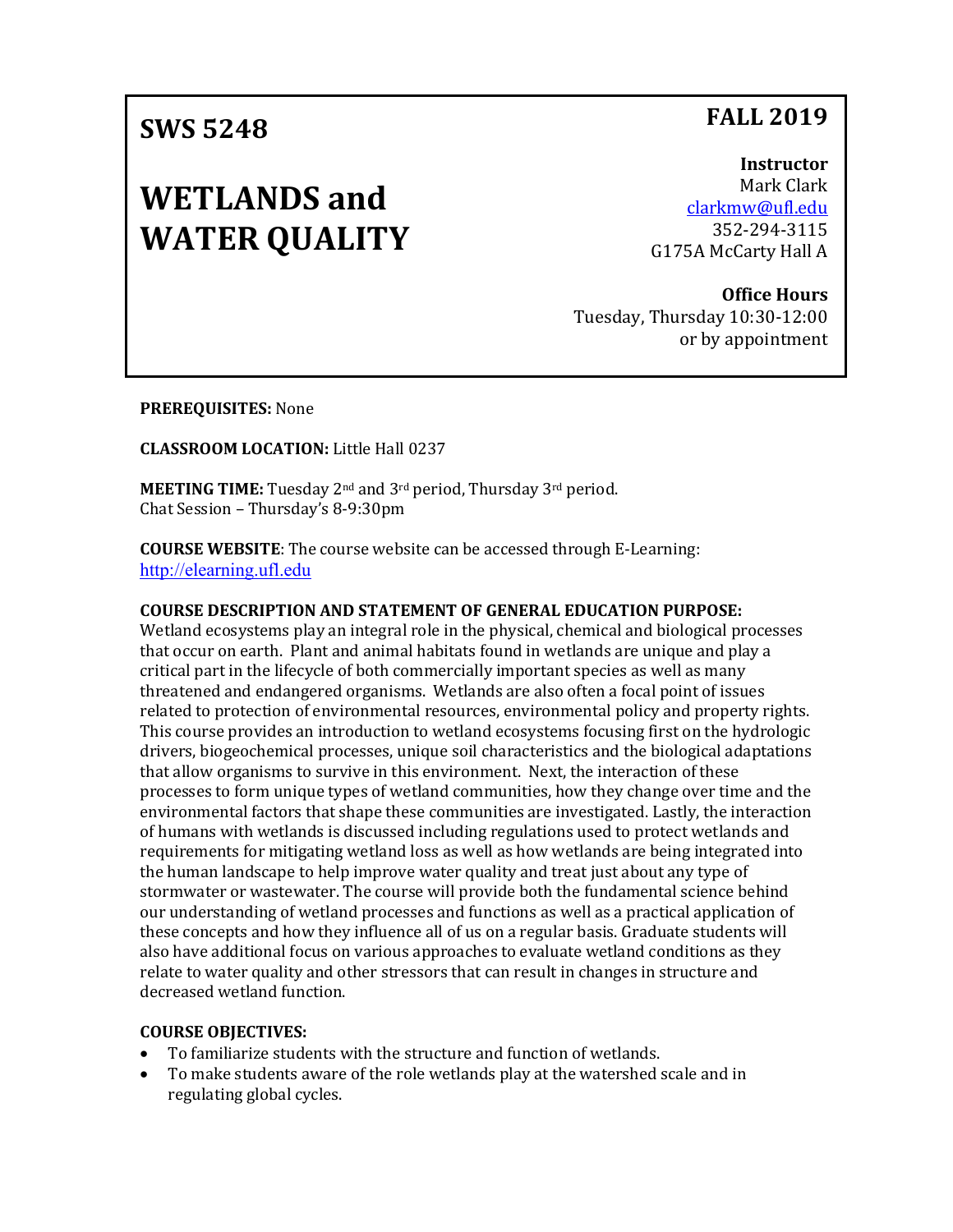- To familiarize students with ecological processes in wetlands related to succession, habitat and change in response to environmental forcing parameters.
- To acquaint the student with policy and regulatory issues related to wetlands.
- To acquaint the student with concepts of wetlands mitigation, restoration, and integration of constructed wetlands to address water quality and quantity issues in urban and agricultural landscapes

### **STUDENT LEARNING OBJECTIVES:**

- Understand the structure of wetlands including hydrology, biogeochemistry, soils and vegetation adaptations.
- Understand the function of wetlands and how they influence systems at the watershed and global scale.
- Comprehend the difference between wetland community types and what specific environmental forcing parameters influence those communities.
- Comprehend the wildlife found in wetlands and what influence they can have on creating and modifying wetlands.
- Evaluate federal and local policies intended to maintain and preserve wetland functions in the landscape.
- Comprehend and analyze the science and techniques being developed to act as indicators of water quality related impacts to wetlands.
- Understand the opportunities and techniques used to integrate constructed and treatment wetlands into human landscapes as a means to mitigate water quality impacts while synthesizing and applying all aspects of wetland structure and ecological processes learned during the course.

**COURSE FORMAT:** The course material is mainly conveyed via three 40-50-minute lectures per week during the first two thirds of the course. Lectures are prerecorded and made available asynchronously on the Sakai website. A chat session will also be held on a weekly basis to address questions and discuss current event topics pertinent to the subject matter being covered. Chat sessions will also be the venue that graduate students will use to present their summary of a USEPA's Wetland Module later in the semester. Chat sessions will be held Thursday evenings from 8-9:30 hosted on Adobe Connect. Chat sessions are not required (although recommended) except for the later part of the semester when student presenters must responds to class questions about their USEPA Wetland Module.

# **TEXTBOOK: (optional, not required)**

*Wetlands.* Mitsch and Gosselink. 3<sup>rd</sup> or 4<sup>th</sup> Edition. John Wiley & Sons, Inc.

*USEPA Wetland Modules* <http://www2.epa.gov/nutrient-policy-data/wetlands-modules>

**GRADING:** Overall grade will be determined based on a student's performance in all of the following categories:

| Quizzes               | 12 % |
|-----------------------|------|
| Homework              | 15 % |
| <b>Field Trips</b>    | 8%   |
| Participation         | 5%   |
| Project               | 20 % |
| Exam $#1$ (Units 1-6) | 20 % |
| Exam #2 (Units 7-11)  | 20 % |
|                       |      |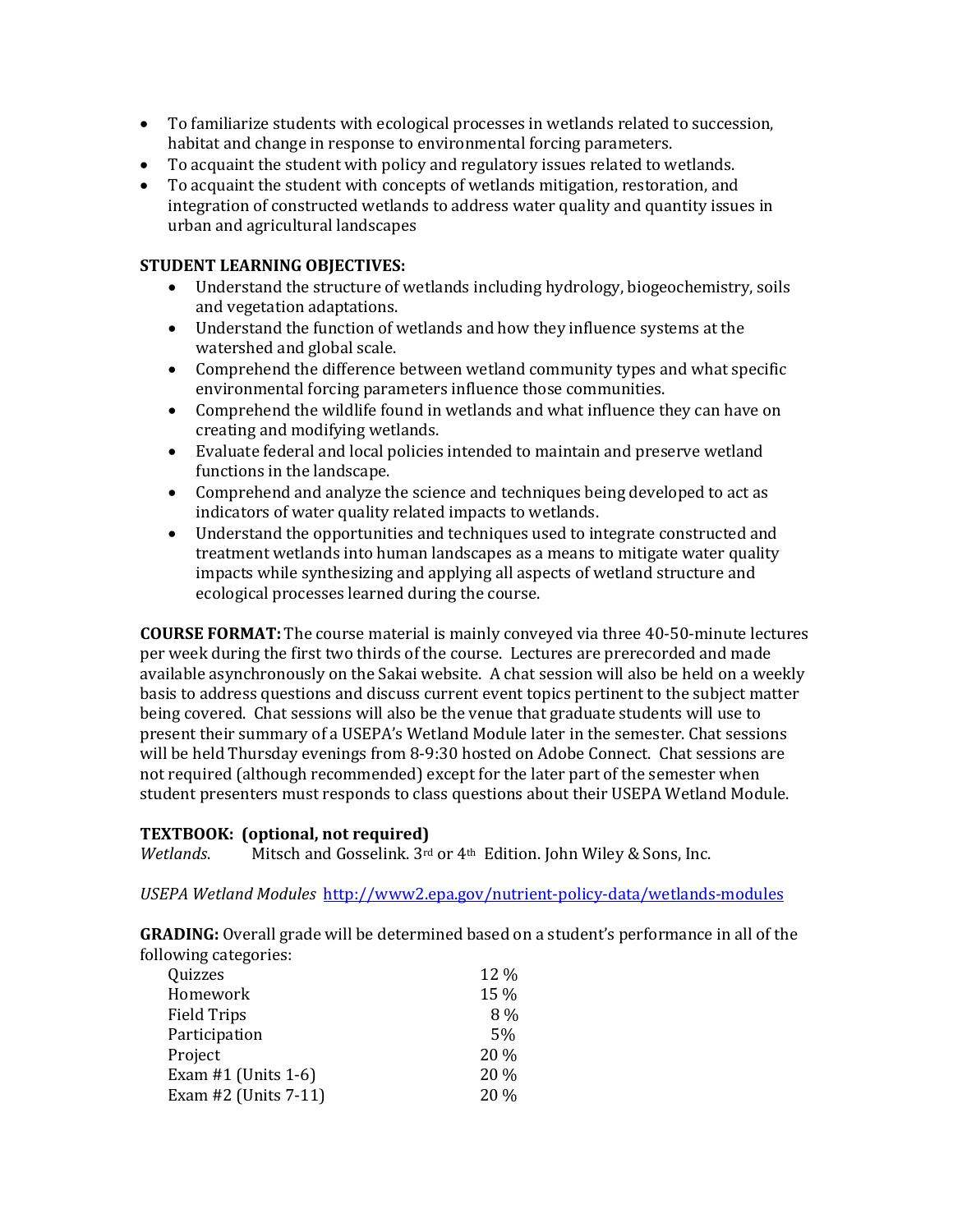**Quizzes** - There will be an open notes quiz posted on Canvas almost every week covering lecture material from the previous week.

**Homework** - Homework grades will include three field assignments where students will be required to locate hydrologic indicators and wetland species in a local wetland as well as determine the classification of a local wetland using the online National Wetlands Inventory.

**Field Trips –** There will be two required field trips (for on campus students) to the Natural Area Teaching Laboratory on the University of Florida campus during the Tuesday double period. Participation in the trips will account for 8% of your final grade. DE students will have a virtual wetland tour that they will be responsible for viewing and writing a brief summary about to verify participation.

**Participation** – Participation will be graded based on random class attendance, participation in class and participation in online evening chat sessions.

**Project** –The project will consist of reviewing one of USEPA's 13 Wetland Modules that were design to assist states and tribes in developing indices that evaluate wetland condition as it relates to water quality and other stressors. Once the module is reviewed, the student will summarize the module in a PowerPoint presentation (or other suitable program) and record a narrative to go along with the slide presentation so that it can be distributed to other students in the class for review. The student will then lead a discussion of the module during the chat session. Presentation grades will be based 60% on student peer review and 40% on instructor review using a grading rubric.

USEPA Wetland Modules that will be reviewed consist of the following.

- 1. Introduction to Wetland Biological Assessment
- 2. Study Design for Monitoring Wetlands
- 3. Volunteers and Wetland Biomonitoring
- 4. Wetland Classification
- 5. Developing Metrics and Indexes of Biological Integrity for Wetlands
- 6. Biological Assessment Methods for Birds
- 7. Using Algae to Assess Environmental Conditions in Wetlands
- 8. Vegetation-Based Indicators of Wetland Nutrient Enrichment
- 9. Using Vegetation to Assess Environmental Condition in Wetlands
- 10. Biogeochemical Indicators
- 11. Using Amphibians in Bioassessment of Wetlands
- 12. Nutrient Load Estimation
- 13. Land Use Characterization for Nutrient and Sediment

**Exams** – Exam #1 will cover units 1-6 and Exam #2 will cover units 7-11.

**Final letter grade:** The final letter grade for the course will be based on current UF policies that can be found at [https://catalog.ufl.edu/ugrad/current/regulations/info/grades.aspx.](https://catalog.ufl.edu/ugrad/current/regulations/info/grades.aspx) and are outline below.

| Letter | Course Grade | Grade Point |
|--------|--------------|-------------|
| A      | 94-100       | 4.0         |
| A-     | 90-93.9      | 3.67        |
| $B+$   | 87-89.9      | 3.33        |
| B      | 84-86.9      | 3.0         |
| $B -$  | 80-83.9      | 2.67        |
| $C+$   | 77-79.9      | 2.33        |
| C      | 74-76.9      | 2.0         |
|        |              |             |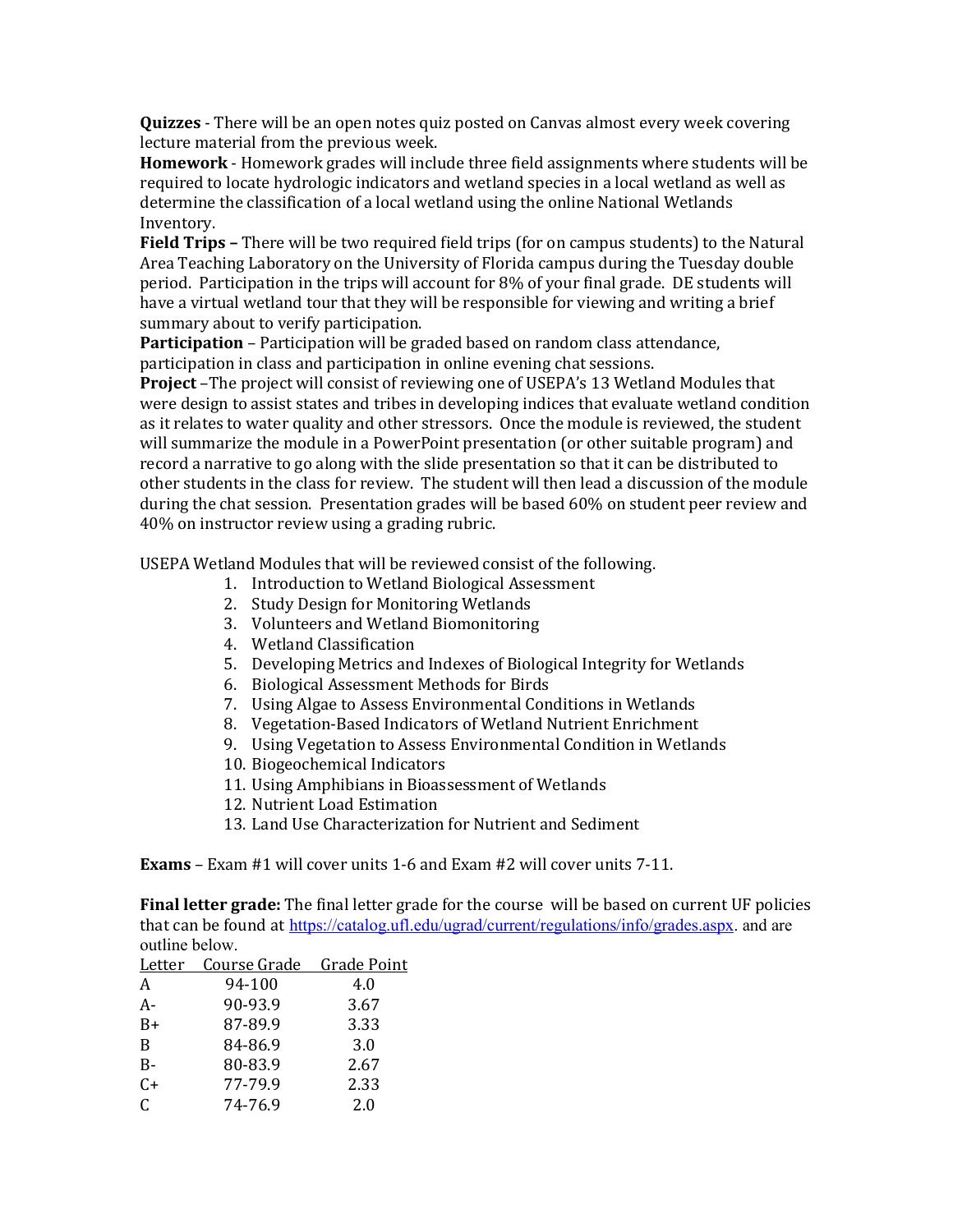| $C-$ | 70-73.9 | 1.67 |
|------|---------|------|
| D+   | 67-69.9 | 1.33 |
| D    | 64-66.9 | 1.0  |
| D-   | 60-63.9 | 0.67 |
| E    | <60.9   | 0    |
| WF   |         | 0    |
| I    |         | 0    |
| NG   |         | 0    |
| S/U  |         | 0    |
|      |         |      |

**Late assignments**: All assignments are due by midnight on the date requested. Assignments that are late will result in an initial 5% reduction in grade with an additional 5% deduction every two days the assignment is late.

#### **ONLINE COURSE EVALUATION PROCESS:**

Student assessment of the instructor and the course will be available at the end of the semester. Students are expected to provide feedback on the quality of instruction in the course using a standard set of university and college criteria. These evaluations are conducted online at<https://evaluations.ufl.edu/evals/Default.aspx> . Evaluations are typically open for students to complete during the last two or three weeks of the semester. You will be notified of the specific times when they are open

#### **TENTATIVE COURSE SCHEDULE:**

#### **Course Overview and Expectations (Aug 20)**

#### **Unit 1 Introduction (Aug 20, 22) (note, no campus class on Thursday 8/22, listen to Unit 1, lecture 2 online)**

-Definition of wetland -Soil -Hydrology -Vegetation -Functions/Importance -Water Quality -Water Supply -Habitat -Food Web Connections -Flood Control -Fisheries -Education -Recreation

-Where do we find wetlands in the landscape?

#### **Unit 2: Hydrology (Aug 27, 29)**

-Hydrologic cycle and Wetland Water Budget -Precipitation Atmospheric moisture, Phase changes, Calculating aerial average precipitation -Evaporation and Transpiration Pan evaporation, Energy budget method, Evapotranspiration, Interception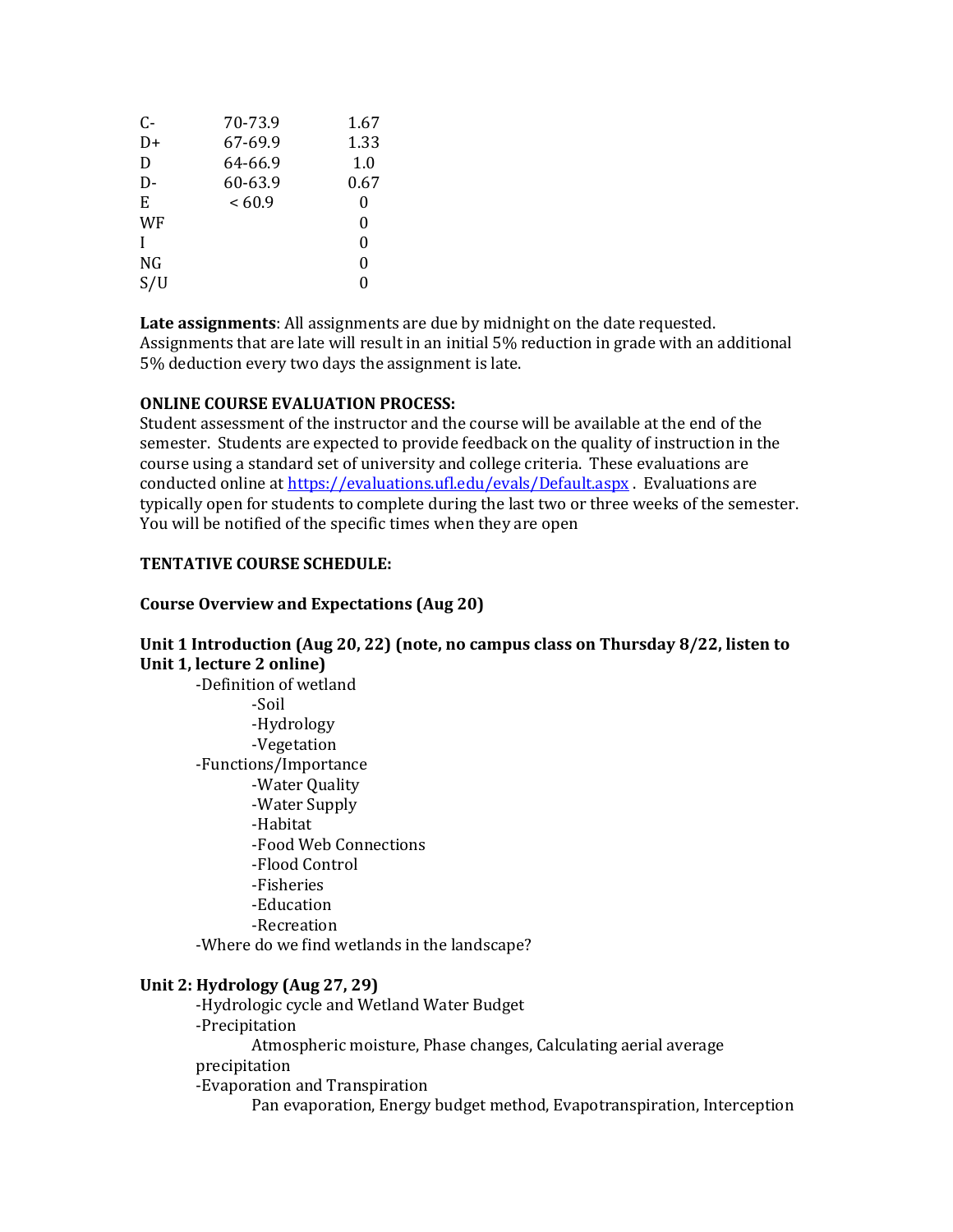Through fall

-Infiltration

Soil moisture, Infiltration methods

-Groundwater

General properties, Groundwater movement, Surface connectivity

-Water budget calculations

-Tides

-Rainfall runoff

Runoff processes: rational method, curve number approach, Hydrograph analysis, and Unit hydrograph theory

-Hydrologic indicators

# **Unit 3: Biogeochemistry (Sep 3, 5, 10, 12)**

- Upland vs. Wetland Soil Characteristics

- Reduction/Oxidation
- Microbial activity
- Oxygen availability
- Carbon Cycling
- Nitrogen Cycling
- Phosphorus Cycling

# **Field Trip to Natural Area Teaching Laboratory Wetlands (Sep 17)**

#### **Unit 4 Hydric Soils (Sep 19)**

- Legal definition of Hydric soils
- Soil Orders/Morphology
- Hydric Soil Delineation
- Field Indicators

#### **Unit 5: Wetlands Vegetation (Sep 24, 26)**

-Environmental Stressors Inundation, anoxia, hypoxia, salts -Biological Adaptations Vascular Plants, Animals -Vegetative Succession Environmental forcing functions, Seed Banks, Landscape Patterns, Van der Valk's Environmental Sieve concept

#### **Unit 6: Integrated Wetland Systems and Communities (Oct 1, 3, 8)**

-Ecosystem-Level Processes

- Hydrarch succession
- Environmental feedback loops and forcing functions
	- Roll of fire

Change in elevation due to sediment accumulation Raised bogs

-Upland Wetland interface

-Nutrient distribution related vegetative structure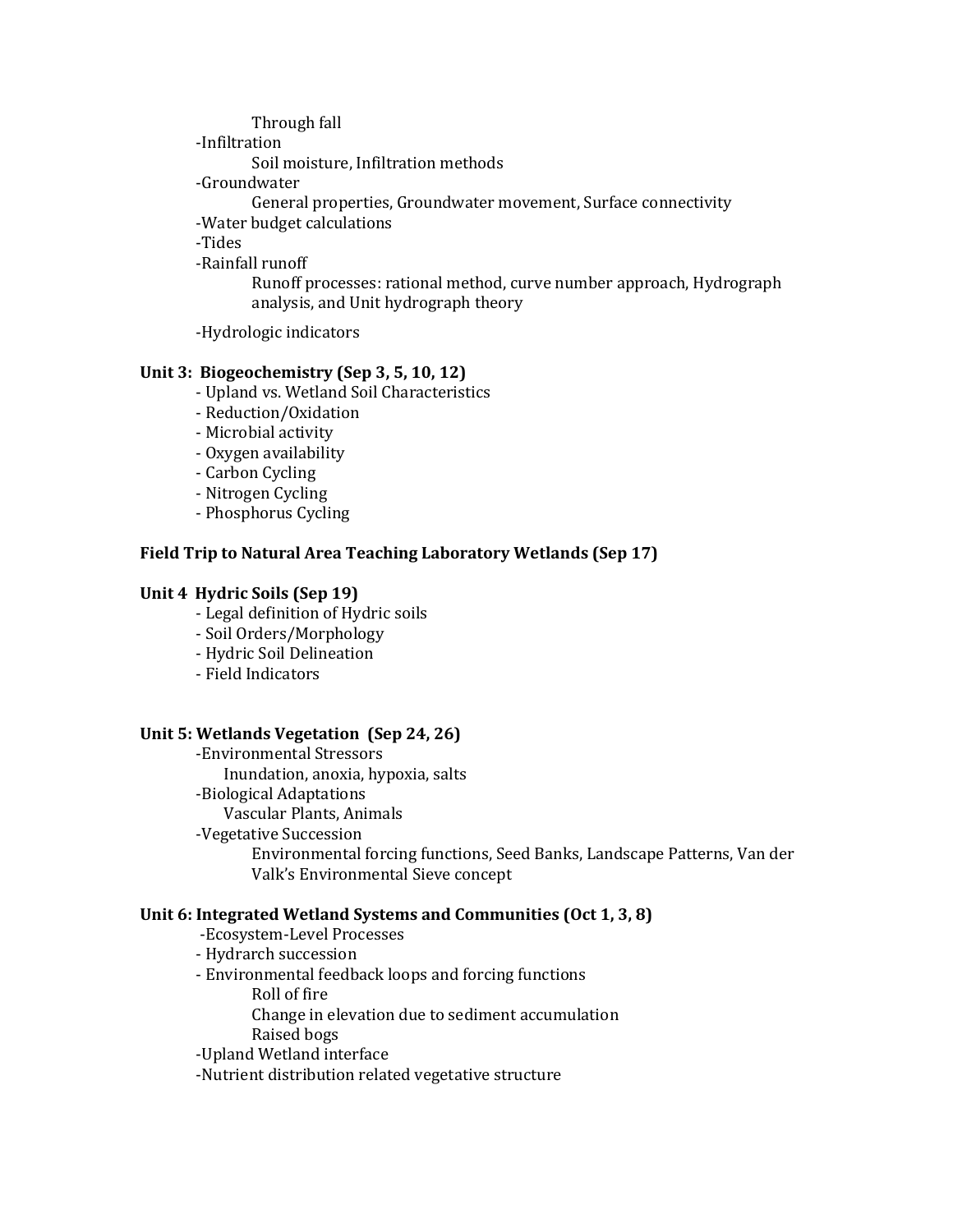#### **Unit 7 Wetland Classification (Oct 8, 10)**

-Types of Communities and Environmental Forcing Functions -Northern and Sub-Tropical Peatlands -Pocosins -Forested Wetlands -Riparian Wetlands -Salt Marshes -Mangrove Forests -Classification

#### **Exam #1 (Units 1-6) (Oct 15) – Exam for DE students posted Oct 18-21**

#### **Unit 8: Wetland Wildlife (Oct 17, 22, 24)**

-Major adaptations -Animal Architects Modifying and creating wetlands -Common Wetland Threats Today Direct and indirect impacts -Duck Nesting and Ecology and Management

#### **Unit 9: Anthropogenic Impacts on Wetlands (Nov 29, 31)**

-Hydrologic impacts -Water quality impacts -Exotic species impacts

## **Unit 10: Regulatory Issues and Policy (Nov 5, 7, 12)**

-Laws

History, Dredge and fill, water quality, habitat protection -Delineation

History, agency jurisdiction, limits of protection

#### -Mitigation

On site, mitigation banking, credits

#### -Water Quality

Narrative and Numeric Nutrient Standards

#### **Unit 11: Constructed and Treatment Wetlands - Concepts and Considerations (Nov 12, 14, 19, 21)**

-Definitions and Justification of Restoration and Construction Mitigation, Habitat enhancement, Water quality -Types of Constructed systems Restoration, Wastewater, Stormwater, Agricultural runoff, Mine drainage -Location in Landscape -Design Hydrology Depth, Hydroperiod, Residence time, Drawdown cycle -Basin Morphology -Water Quality Inputs Type of compounds, Sediments, BOD, loading rates -Design options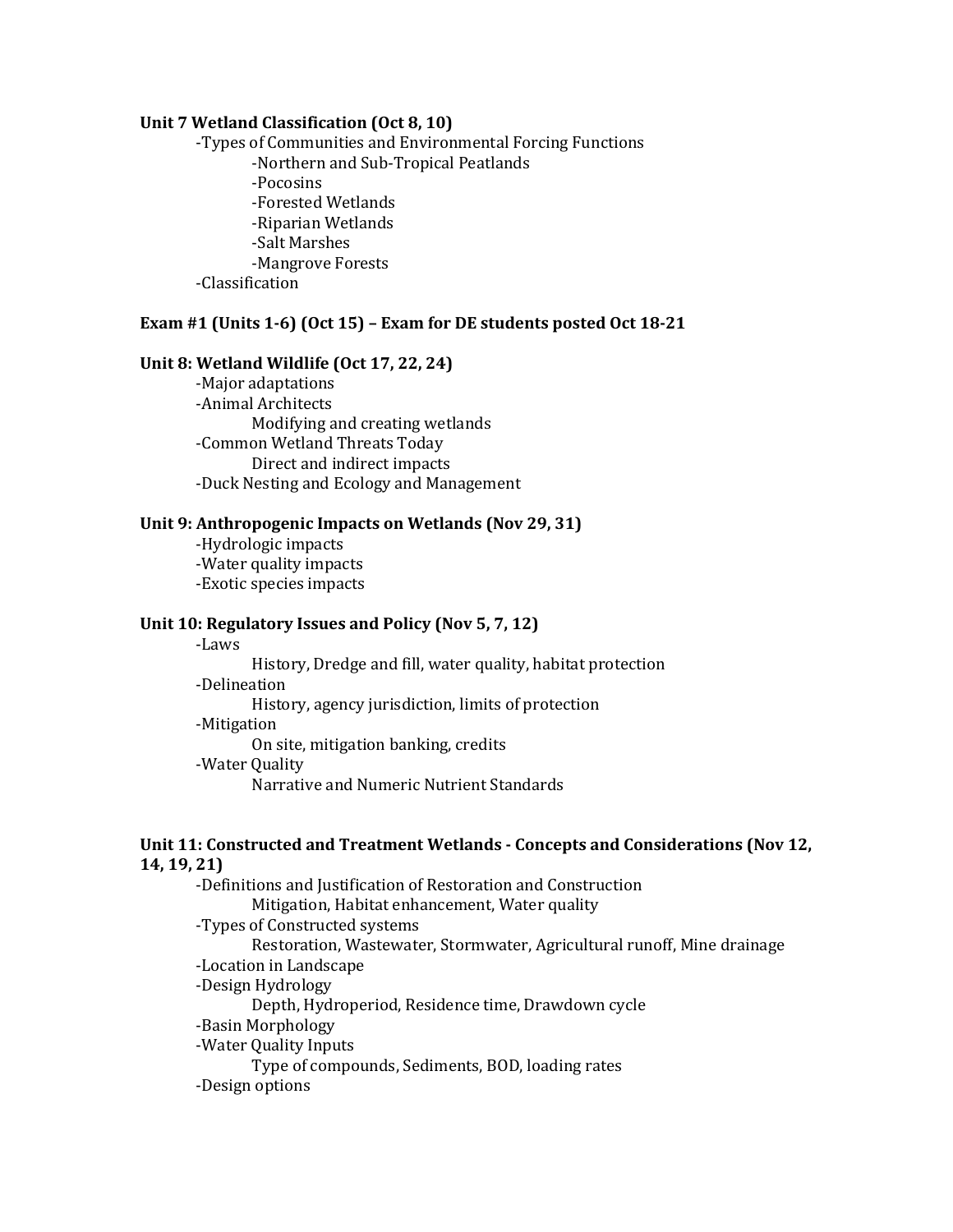Surface flow, gravel bed, submerged aquatic, floating aquatic, vertical flow, horizontal flow,

#### -Vegetation

Types, Exotics, Self-organization, Planting techniques

-Management Issues Performance, Wildlife, Mosquitoes, Sediments

-Cost Justification

#### **Nov 19 –Trip to Campus Stormwater Ecological Enhancement Project (SEEP)**

**Nov 26 – no campus class, review and grade assigned community profile presentations**

**Nov 28 – No Class (Thanksgiving)**

**December 3 - Course Summary**

## **Exam #2: Units 7-11 (available online posted Dec 6-9 or during final exam period Wednesday, December 11, 3:00-5:00)**

### **UNIVERSITY POLICIES:**

#### **Academic Honesty:**

As a student at the University of Florida, you have committed yourself to uphold the Honor Code, which includes the following pledge: "*We, the members of the University of Florida community, pledge to hold ourselves and our peers to the highest standards of honesty and integrity."* You are expected to exhibit behavior consistent with this commitment to the UF academic community, and on all work submitted for credit at the University of Florida, the following pledge is either required or implied: *"On my honor, I have neither given nor received unauthorized aid in doing this assignment*."

It is assumed that you will complete all work independently in each course unless the instructor provides explicit permission for you to collaborate on course tasks (e.g. assignments, papers, quizzes, exams). Furthermore, as part of your obligation to uphold the Honor Code, you should report any condition that facilitates academic misconduct to appropriate personnel. It is your individual responsibility to know and comply with all university policies and procedures regarding academic integrity and the Student Honor Code. Violations of the Honor Code at the University of Florida will not be tolerated. Violations will be reported to the Dean of Students Office for consideration of disciplinary action. For more information regarding the Student Honor Code, please see: **https://sccr.dso.ufl.edu/process/student-conduct-code/**

#### **Software Use:**

All faculty, staff and students of the university are required and expected to obey the laws and legal agreements governing software use. Failure to do so can lead to monetary damages and/or criminal penalties for the individual violator. Because such violations are also against university policies and rules, disciplinary action will be taken as appropriate.